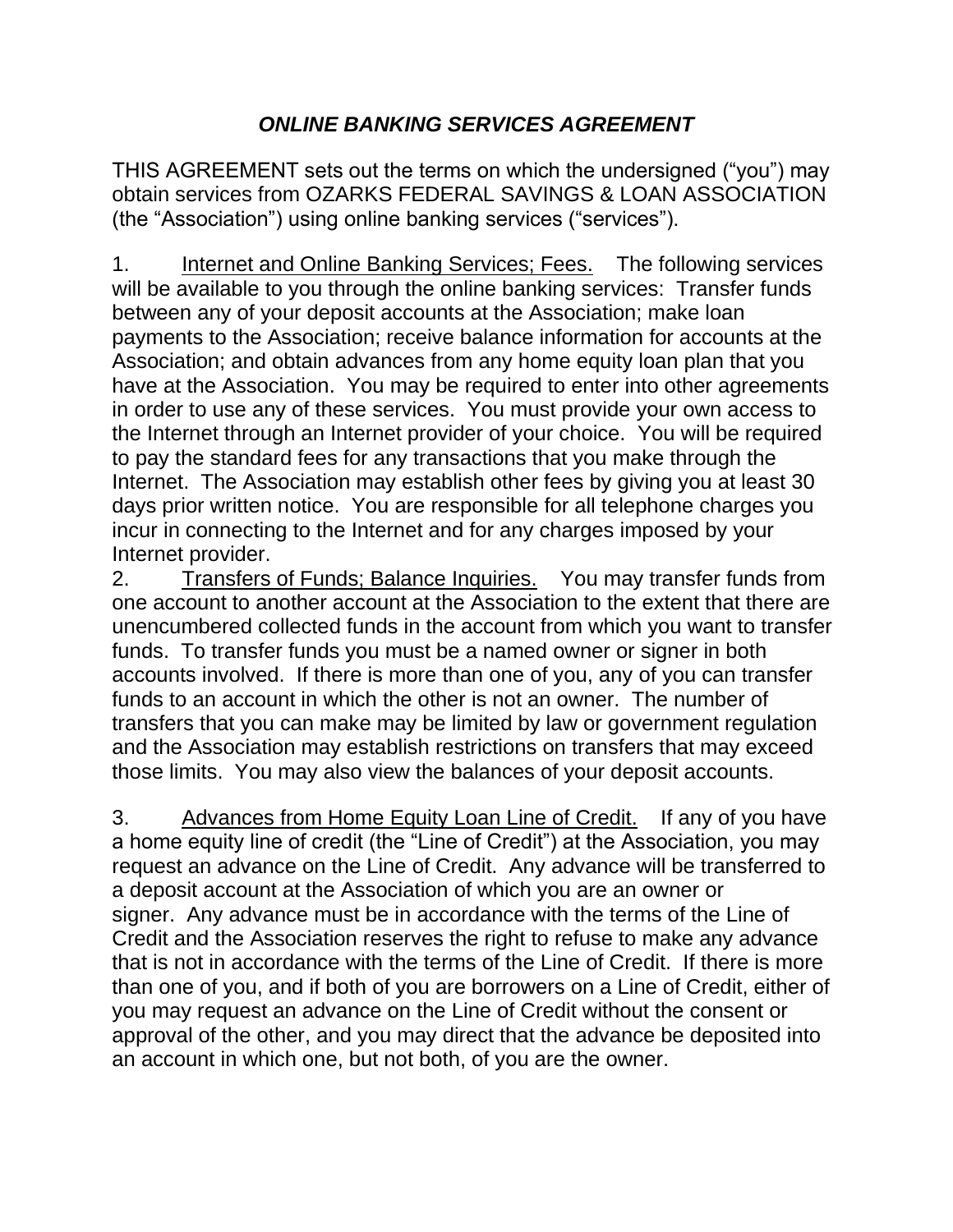4. Loan Payments. You may transfer funds from any deposit account at the Association in which you are an owner or signer to make payments on any loans that you have at the Association. It is solely your responsibility to make the transfer of funds by the time the payment is required to be made on the loan. You may only make transfers to the extent that there are unencumbered collected funds in the account from which you want to transfer funds. The Association has no obligation to tell you if you do not have sufficient funds in the Association to make the applicable loan payment and you will be responsible for any late fees, charges or penalties that apply under the loan if you do not transfer sufficient funds, or otherwise make a payment, as required by the loan documents. If there is more than one of you, any one of you may transfer funds from any joint account to make a payment on a loan for which any one of you, but not the other, is a borrower.

5. Changes in Terms; Cancellation. The Association may, at any time, increase or delete any services, or change any terms of services, provided that no services will be deleted or changed unless you have been given at least 10 days prior written notice. If you use the online banking services after receipt of such notice, you will be deemed to have agreed to such change. Either you or the Association may cancel this Agreement and terminate your use of the services for any reason by giving the other 10 days prior written notice. Notwithstanding the foregoing, the Association may terminate your rights under this Agreement at any time, and without prior notice or liability to you, if you have breached any of your obligations under this Agreement or any other agreement with the Association, or if the Association has reason to believe that you have attempted to access accounts or information at the Association to which you do not have rights, or if the Association believes that the use of the services may involve fraud or the violation of any laws or regulations. The Association may also either terminate this Agreement, or suspend your rights under this Agreement or any other agreement that you have with the Association, if the Association has reason to believe that the use of the services may involve fraud, that you have breached this Agreement, or that you have violated any laws or regulations, or that any passwords or identification codes have been disclosed to an unauthorized person. The Association will have no liability to you if the Association terminates or suspends this Agreement.

6. Security. You will be assigned security codes to be used when you use the online banking system to obtain Association services or to make transactions. The Association reserves the right to block access to the services in order to maintain or restore security if the Association believes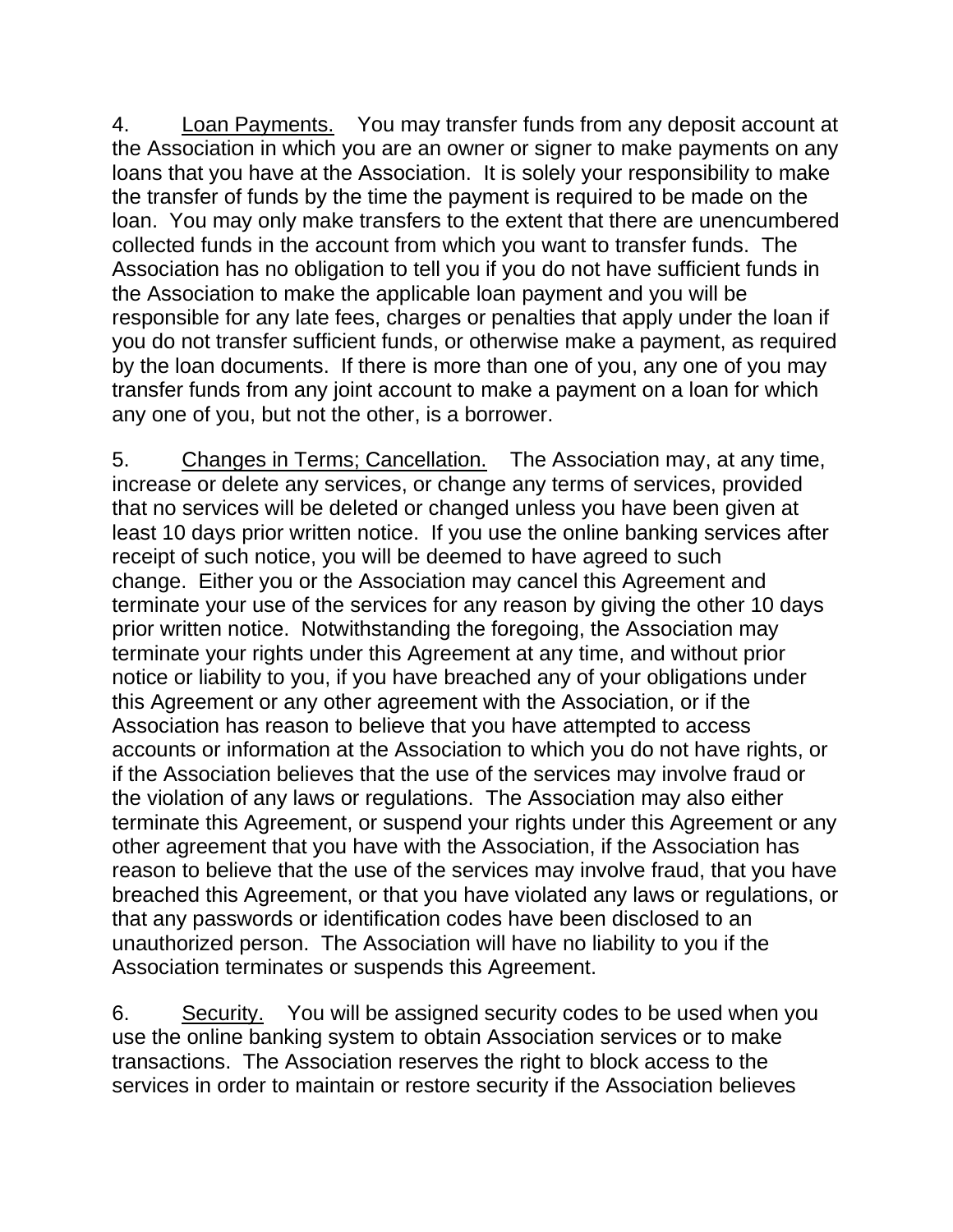your access codes have been or may be obtained, or are being used or may be used, by an unauthorized persons. You are solely liable and responsible for all transactions that are made using your identification codes or your computer, whether those transactions are made by you or any person you authorize, permit or enable to have your means of identification (even if the person exceeds your authority), or by any person who obtains your means of identification or access to your computer as a result of your act or negligence. If you have given someone your means of identification and wish to terminate their authority, or if you know or believe that your means of identification is lost, stolen or otherwise is compromised, you must notify the Association in writing immediately so that the Association can take the necessary steps to change your identification codes. You will defend, hold harmless and indemnify the Association from and against any and all claims of any nature arising out of any access by a person you have authorized, permitted or enabled to have access to the Association and any records or accounts maintained at the Association regardless of whether the records or accounts belong to you or to others.

7. Interruption in Service; Limit of the Association's Liability. Any information you receive from the Association can only be provided on a bestefforts basis for your convenience and is not guaranteed. The Association is not liable for any deficiencies in the accuracy, completeness, availability or timeliness of such information or for any investment or other decision made using this information. The Association is not responsible for any computer virus or related problems which may affect or result from your use of the services. Neither the Association, nor any of the Association's affiliates, officers, directors, employees, or agents will be responsible for any indirect, special, incidental, or consequential damages arising in any way out of the Agreement or your use of the services. Any liability of the Association for actual damages shall be limited to the fees that you have previously paid to the Association for the use of the services under this Agreement. The Association will have no liability to you if you are not able to complete any transaction using the service as provided herein if: (1) you do not have enough collected, unencumbered funds in your accounts to make the transfer; (2) the Association's Internet or computer system is not working properly and you knew about this when you started your transaction; (3) the failure is the result of any act or omission of any Internet service provider or any software provided by any third party, or the other party to the transaction; (4) service is interrupted or blocked pursuant to security procedures; or (5) circumstances beyond the Association's control (for example, fire, flood, loss of power, or interruption of communication systems) prevent the completion of the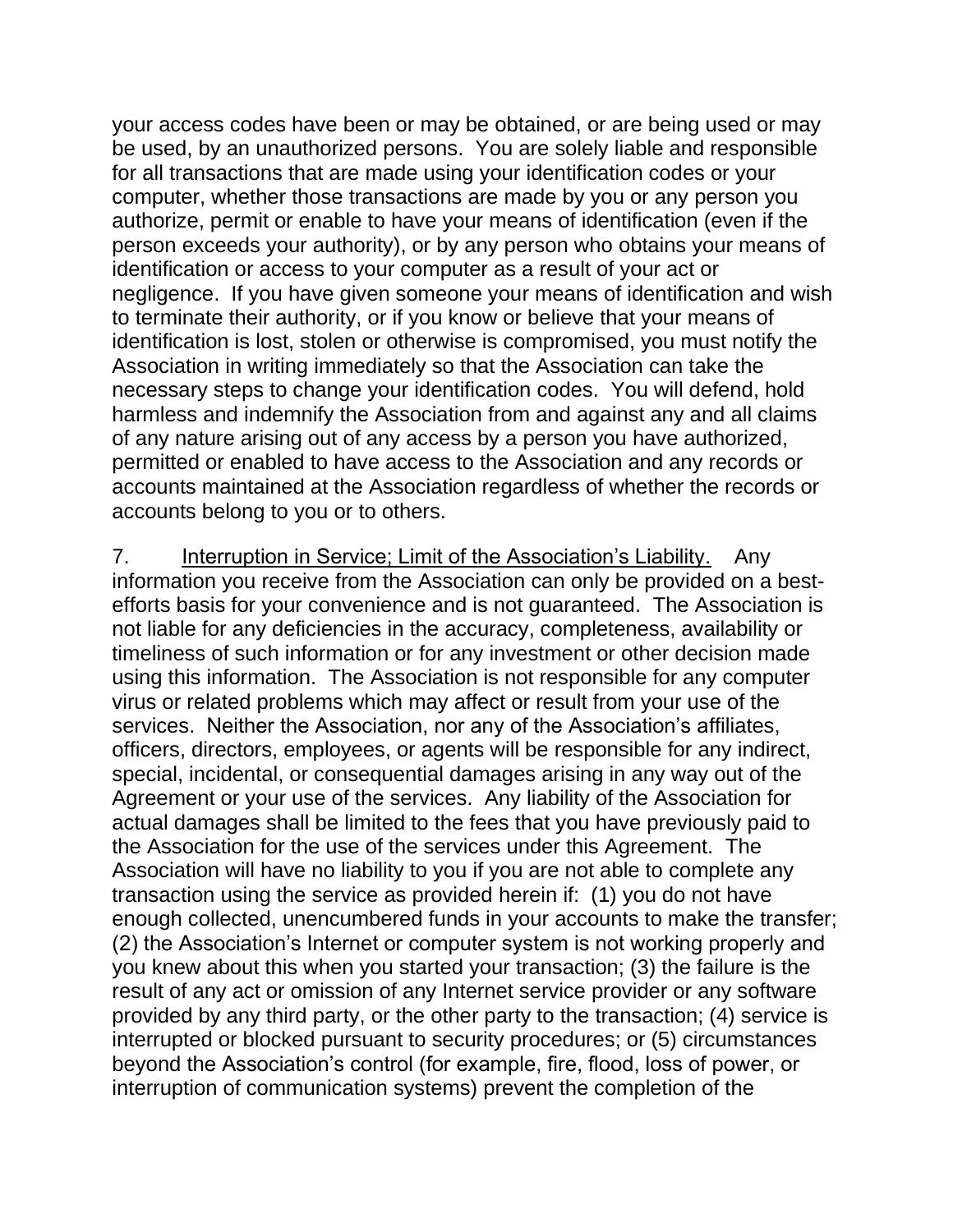transaction. The Association may on a regular basis perform maintenance on the Association's equipment or systems which may result in interruption of the services and the Association will not have any liability to you as a result of any such interruptions. The Association may contract with third parties to provide certain services to you. The Association will have no liability of any kind to you with respect to any acts or omissions of such parties, and your sole remedy shall be against such third party. If you experience any inability to access the service, you should call the Association during normal business hours at the telephone number at the end of this Agreement.

8. Miscellaneous. If any one or more of the provisions of this Agreement are held to be invalid, illegal, or unenforceable, the remaining provisions shall remain valid and enforceable. The terms and conditions of this Agreement shall be governed by and construed in accordance with the laws of the State of Missouri, without regard to its conflicts of law provisions. Any litigation arising under this Agreement or the online banking services shall take place only in the state or federal courts having jurisdiction over the home office of the Association and you agree to such jurisdiction. The Association shall be entitled to recover its costs (including attorney's fees) from you for any claims arising under this Agreement or the services. The term "business day" means Monday through Friday except for legal Association holidays. If there is more than one of you, the Association may act on the instructions of any one of you.

9. Entire Agreement. This Agreement is the entire agreement between you and the Association regarding your use of the online banking services, and it supersedes any prior discussions and agreements between you and the Association regarding the services, and supersedes any marketing or other similar material pertaining to the services. The foregoing does not apply to agreements and disclosures applicable to your accounts, or disclosures or agreements relating to specific transactions, and such other agreements or disclosures shall supersede this Agreement to the extent that there is any inconsistency. This Agreement is subject to, and incorporates, all account agreements and other agreements or disclosures that the Association has delivered, or may hereafter deliver, to you with respect to your accounts or Association products or transactions.

10. Notices. The Association may give you written notices either by mailing them to your last known address, or by sending such notice to you over the Internet at your designated email address. You agree that if the Association is required by any laws or regulations to give you written confirmation of the completion of any transaction, then the Association may in